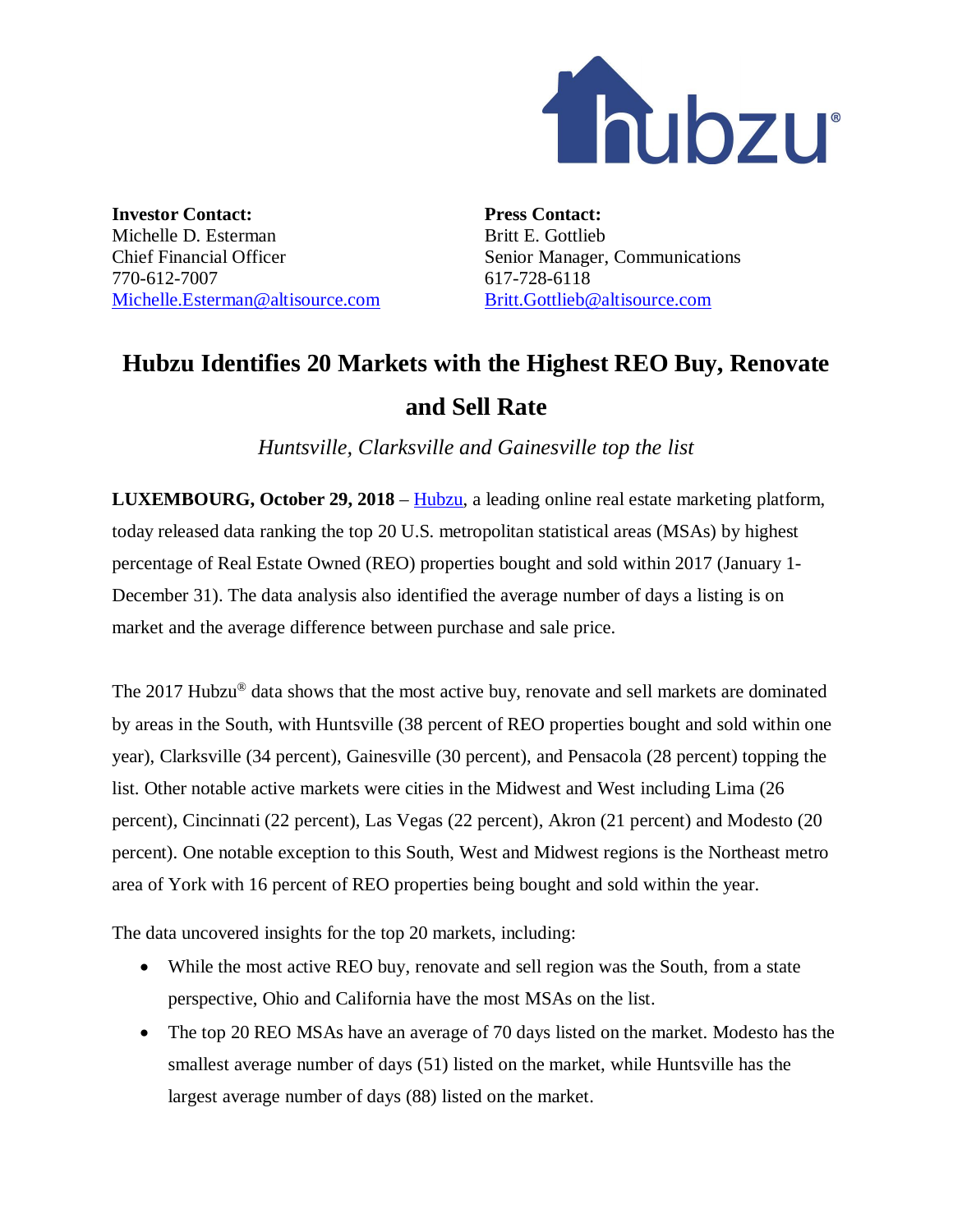

highest difference are Oxnard (\$117,305), San Diego (\$109,973) and York (\$67,499). MSAs with the lowest difference are Akron (\$2,191), Clarksville (\$3,595) and Huntsville (\$6,593).

"With tight inventory and appreciating home prices affecting real estate market conditions across the country, many people are pursuing fix and flip markets as strategic income opportunities," said Patrick G. McClain, Senior Vice President, Hubzu Auction Services. "There is noticeable activity in the Southern and Midwestern markets, which may be less competitive. As more buyers seek smart investment opportunities, we can anticipate this trend of fix and flipping homes to continue."

| Rank           | <b>MSA</b>                                    | Average REO<br><b>Flip Rate:</b><br>Percent of<br><b>REO</b><br><b>Properties</b><br><b>Bought</b> and<br>Sold within<br>2017 | <b>Average Number</b><br>of Days on<br><b>Market Post</b><br>Renovation | Average Difference<br>between REO<br><b>Purchase Price and</b><br><b>Property Sale</b> |
|----------------|-----------------------------------------------|-------------------------------------------------------------------------------------------------------------------------------|-------------------------------------------------------------------------|----------------------------------------------------------------------------------------|
| 1              | Huntsville, AL                                | 38.14%                                                                                                                        | 88                                                                      | \$6,593                                                                                |
| $\overline{2}$ | Clarksville, TN-KY                            | 34.25%                                                                                                                        | 65                                                                      | \$3,595                                                                                |
| 3              | Gainesville, FL                               | 30.22%                                                                                                                        | 72                                                                      | \$48,528                                                                               |
| 4              | Pensacola-Ferry Pass-Brent, FL                | 28.11%                                                                                                                        | 76                                                                      | \$29,201                                                                               |
| 5              | Lima, OH                                      | 26.83%                                                                                                                        | 70                                                                      | \$12,705                                                                               |
| 6              | Cincinnati, OH-KY-IN                          | 22.76%                                                                                                                        | $\overline{72}$                                                         | \$28,999                                                                               |
| 7              | Las Vegas-Henderson-Paradise, NV              | 22.75%                                                                                                                        | 62                                                                      | \$58,530                                                                               |
| 8              | Akron, OH                                     | 21.03%                                                                                                                        | 68                                                                      | \$2,191                                                                                |
| 9              | Modesto, CA                                   | 20.93%                                                                                                                        | 51                                                                      | \$66,530                                                                               |
| 10             | Lexington-Fayette, KY                         | 20.72%                                                                                                                        | 76                                                                      | \$16,769                                                                               |
| 11             | Elizabethtown-Fort Knox, KY                   | 20.67%                                                                                                                        | 72                                                                      | \$37,127                                                                               |
| 12             | Virginia Beach-Norfolk-Newport<br>News, VA-NC | 19.69%                                                                                                                        | 76                                                                      | \$44,951                                                                               |
| 13             | Visalia-Porterville, CA                       | 18.95%                                                                                                                        | 78                                                                      | \$51,332                                                                               |
| 14             | Jacksonville, FL                              | 18.50%                                                                                                                        | 86                                                                      | \$38,152                                                                               |

*Top 20 Most Active Buy, Renovate, Sell Markets – 2017*